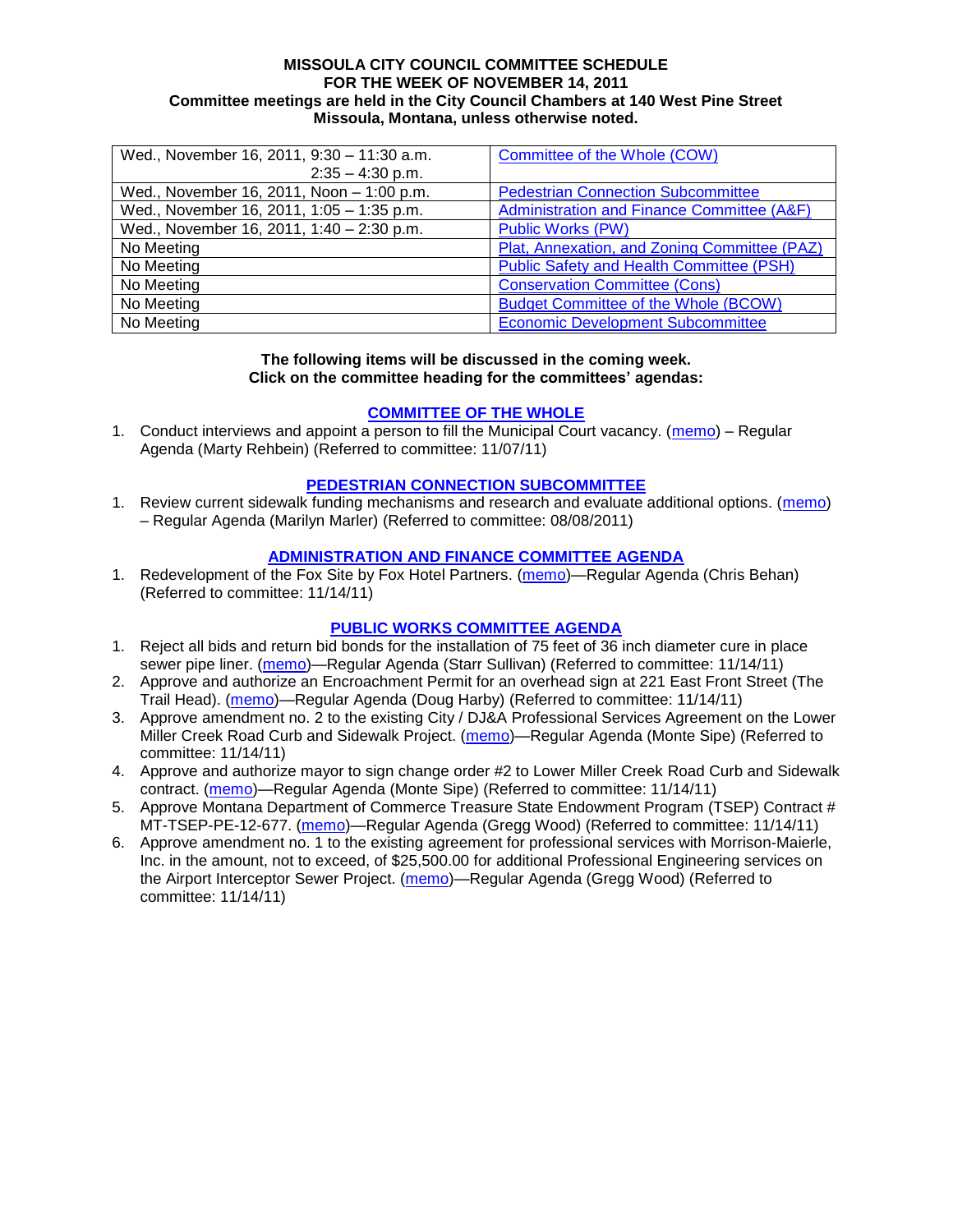### \*\*\*\*\*\*\*\*\*\*\*\*\*\*\*\*\*\*\*\*\*\*\*\*\*\*\*\*\*\*\*\*\*\*\*

### **The following items have been referred to City Council committees, but the committees will not discuss them in the coming week:**

# **PUBLIC SAFETY AND HEALTH COMMITTEE**

- 1. Police Department Update Ongoing in Committee. (Mark Muir)
- 2. Fire Department Update Ongoing in Committee (Mike Painter)
- 3. Health Department Update Ongoing in Committee. (Ellen Leahy)
- 4. Eat Smart Coalition information. [\(memo\)](http://www.ci.missoula.mt.us/DocumentView.aspx?DID=6776)—Regular Agenda (Jason Wiener) (Referred to committee: 07/11/2011)
- 5. Discuss revisiting cell phone restrictions. [\(memo\)](http://www.ci.missoula.mt.us/DocumentView.aspx?DID=7420) Regular Agenda (Dave Strohmaier) (Referred to committee: 10/17/11)
- 6. Discuss air quality issues related to railroad operations in and through Missoula. [\(memo\)](http://www.ci.missoula.mt.us/DocumentView.aspx?DID=7495)—Regular Agenda (Dave Strohmaier) (Referred to committee: 10/24/11)

# **CONSERVATION COMMITTEE**

- 1. Update from Greenhouse Gas Energy Conservation Team. [\(memo\)](http://www.ci.missoula.mt.us/DocumentView.aspx?DID=5945)—Regular Agenda (Ben Schmidt and Marilyn Marler) (Referred to committee: 04/11/2011)
- 2. Discuss the city's strategy to complete a boundary survey of Greenough Park. [\(memo\)](http://www.ci.missoula.mt.us/DocumentView.aspx?DID=5875)—Regular Agenda (Dave Strohmaier) (Referred to committee: 04/04/2011)
- 3. Approve and authorize the Mayor to sign an amendment to the agreement with Territorial Landworks, Inc. (TLI) in an amount not to exceed \$136,702.37 for professional services, including engineering, surveying, and construction management for Project #PR 08-02 GCT, Grant Creek Trail, CTEP #STPE 8199(105). [\(memo\)](http://www.ci.missoula.mt.us/DocumentView.aspx?DID=7494)—Regular Agenda (Dave Shaw) (Referred to committee: 10/24/11)

# **PLAT, ANNEXATION & ZONING COMMITTEE**

- 1. Annexation. (see separate list at City Clerk's Office for pending annexations) (Ongoing in Committee)
- 2. Request to rezone the property legally described as Lot 3 of Scott Street Lots Subdivision, located in Section 16, T13N, R19W, P.M.M. form D (Industrial) to I-1 (Light Industrial), based on the finding of fact and conclusions of law. (PAZ [05/21/08\)](ftp://ftp.ci.missoula.mt.us/Packets/Council/2008/2008-06-02/080521paz.pdf) (Returned from Council floor: 6/2/08)
- 3. Ongoing discussion of City planning issues with members of the Planning Board.—Regular Agenda (Bob Jaffe) (Referred to committee: 3/20/06)
- 4. Resolution repealing resolution No. 7404 and declaring the annexation of Lots 53 and 54 Dinsmore's Orchard Homes No. 5 null and void. [\(memo\)](http://www.ci.missoula.mt.us/DocumentView.aspx?DID=5349)—Regular Agenda (Jessica Miller) (Referred to committee: 01/10/2011)
- 5. Amendments to Article 3, Subdivision Design Standards, Section 3-020 Streets, Access, and Transportation, of the Missoula City Subdivision Regulations. [\(memo\)](http://www.ci.missoula.mt.us/DocumentView.aspx?DID=7491)—Regular Agenda (Tom Zavitz) (Referred to committee: 10/24/11)
- 6. Amendment Article 7. Error Corrections and Adjustments to the subdivision regulations to allow for restrictions or conditions placed on a plat by the governing body to be amended or removed by a future council. [\(memo\)](http://www.ci.missoula.mt.us/DocumentView.aspx?DID=7568)—Regular Agenda (Lyn Hellegaard) (Referred to committee: 11/07/11)
- 7. Confirm the appointment of Sandy Mitchell to the City Board of Adjustment as second alternate for a term commencing immediately and ending June 30, 2014. [\(memo\)](http://www.ci.missoula.mt.us/DocumentView.aspx?DID=7570)—Regular Agenda (Mayor Engen) (Referred to committee: 11/07/11)
- 8. An ordinance to amend Title 20 City Zoning Ordinance to incorporate text amendments to Section 20.45.020 entitled "Parcel and Building standards in Residential Districts". [\(memo\)](http://www.ci.missoula.mt.us/DocumentView.aspx?DID=7573)—Regular Agenda (Jen Gress) (Referred to committee: 11/07/11)

# **ADMINISTRATION AND FINANCE COMMITTEE**

- 1. Approve claims. (Ongoing) (Consent Agenda)
- 2. Approve journal vouchers. (Ongoing) (Consent Agenda)
- 3. Approve budget transfers. (Ongoing) (Consent Agenda)
- 4. An ordinance amending the municipal code as it relates to bike licensing. [\(A&F\)](ftp://ftp.ci.missoula.mt.us/Packets/Council/2008/2008-12-15/081210af.pdf) (Returned from council floor: 12/15/08) (Tabled 8/3/2011)
- 5. Amend Council rules to change the Council's regular meeting schedule to two meetings per month [\(memo\)](http://www.ci.missoula.mt.us/DocumentView.aspx?DID=4027).—Regular Agenda (Marty Rehbein) (Referred to committee: 06/07/10)
- 6. Discuss the disposition of surplus city land. [\(memo\)](http://www.ci.missoula.mt.us/DocumentView.aspx?DID=4862)—Regular Agenda (John Newman) (Referred to committee: 10/25/10)
- 7. Discuss outstanding third-party contracts. [\(memo\)](http://www.ci.missoula.mt.us/DocumentView.aspx?DID=4956)—Regular Agenda (Lyn Hellegaard) (Referred to committee: 11/08/10)